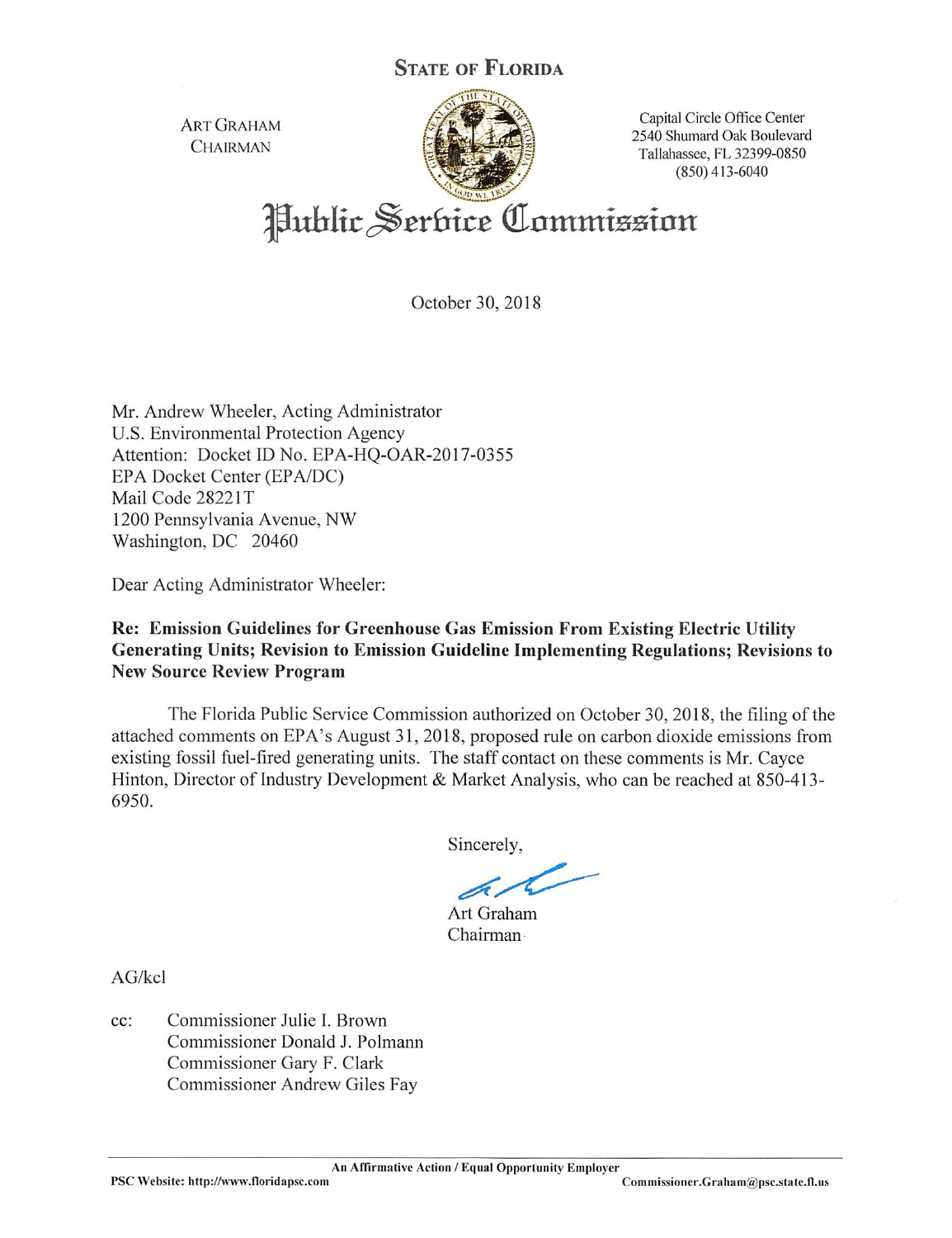## UNITED STATES OF AMERICA BEFORE THE ENVIRONMENTAL PROTECTION AGENCY

Emission Guidelines for Greenhouse Gas Emission From Existing Electric Utility Generating Units; Revision to Emission Guideline Implementing Regulations; Revisions to New Source Review Program

Docket ID No. EPA-HQ-OAR-2017-0355

#### COMMENTS OF THE FLORIDA PUBLIC SERVICE COMMISSION

The Florida Public Service Commission (FPSC) respectfully requests consideration of the comments provided herein on the proposed Emission Guidelines for Greenhouse Gas Emission from Existing Electric Utility Generating Units, also referred to as the Affordable Clean Energy rule (Proposed Rule). The FPSC recognizes the necessity and role of the U.S. Environmental Protection Agency (EPA) in addressing public health and environmental issues. The FPSC notes that in February 2011, the National Association of Regulatory Utility Commissioners (NARUC) approved a resolution entitled "Resolution on the Role of State Regulatory Policies in the Development of Federal Environmental Regulations." The resolution states ten broad principals EPA should consider when developing new environmental rules. These ten principles are:

- Avoid compromising energy system reliability;
- Seek ways to minimize cost impacts to consumers;
- Ensure that EPA's actions do not impair the availability of adequate electricity and natural gas resources;
- Consider cumulative economic and reliability impacts in the process of developing multiple environmental rulemakings that impact the electricity sector;

 $\mathbf{1}$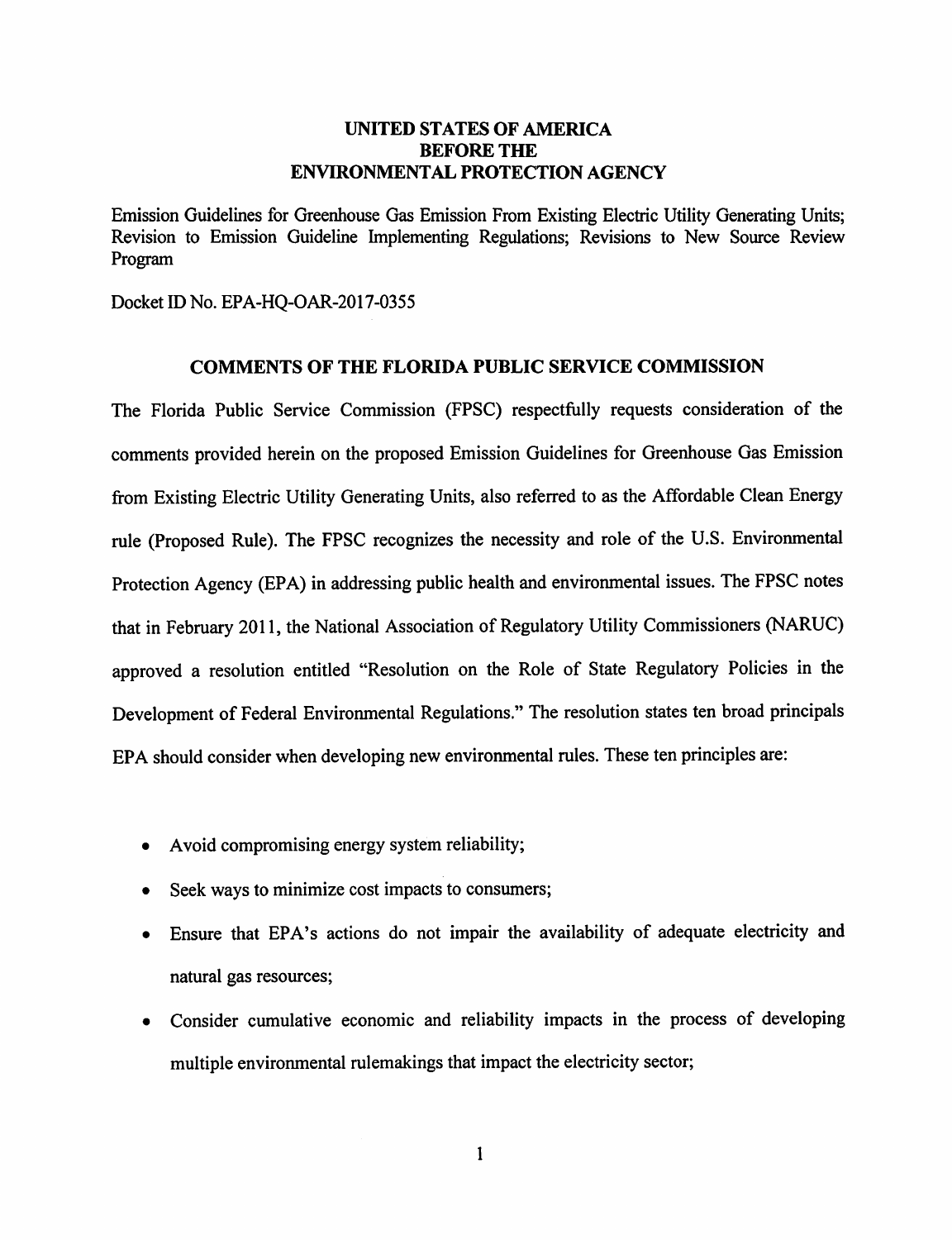- Recognize the needs of states and regions to deploy a diverse portfolio of cost-effective supply-side and demand-side resources based on the unique circumstances of each state and region;
- Encourage the development of innovative, multi-pollutant solutions to emissions challenges as well as collaborative research and development efforts in conjunction with the Department of Energy;
- Employ rigorous cost-benefit analyses consistent with federal law, in order to ensure sound public policy outcomes;
- Provide an appropriate degree of flexibility and timeffames for compliance that recognizes the highly localized and regional nature of the provision of electricity services;
- Engage in timely and meaningful dialog with state energy regulators in pursuit of these objectives; and
- Recognize and account for, where possible, state or regional efforts already undertaken to address environmental challenges.

The FPSC believes that these stated principals are just as important in the current EPA rulemaking process as they were in 2011. Therefore, the FPSC respectfully suggests that EPA take these principles and the comments listed below into consideration when developing the proposed rules.

## I. FPSC Jurisdiction

The FPSC is charged with ensuring that Florida's five investor-owned electric utilities provide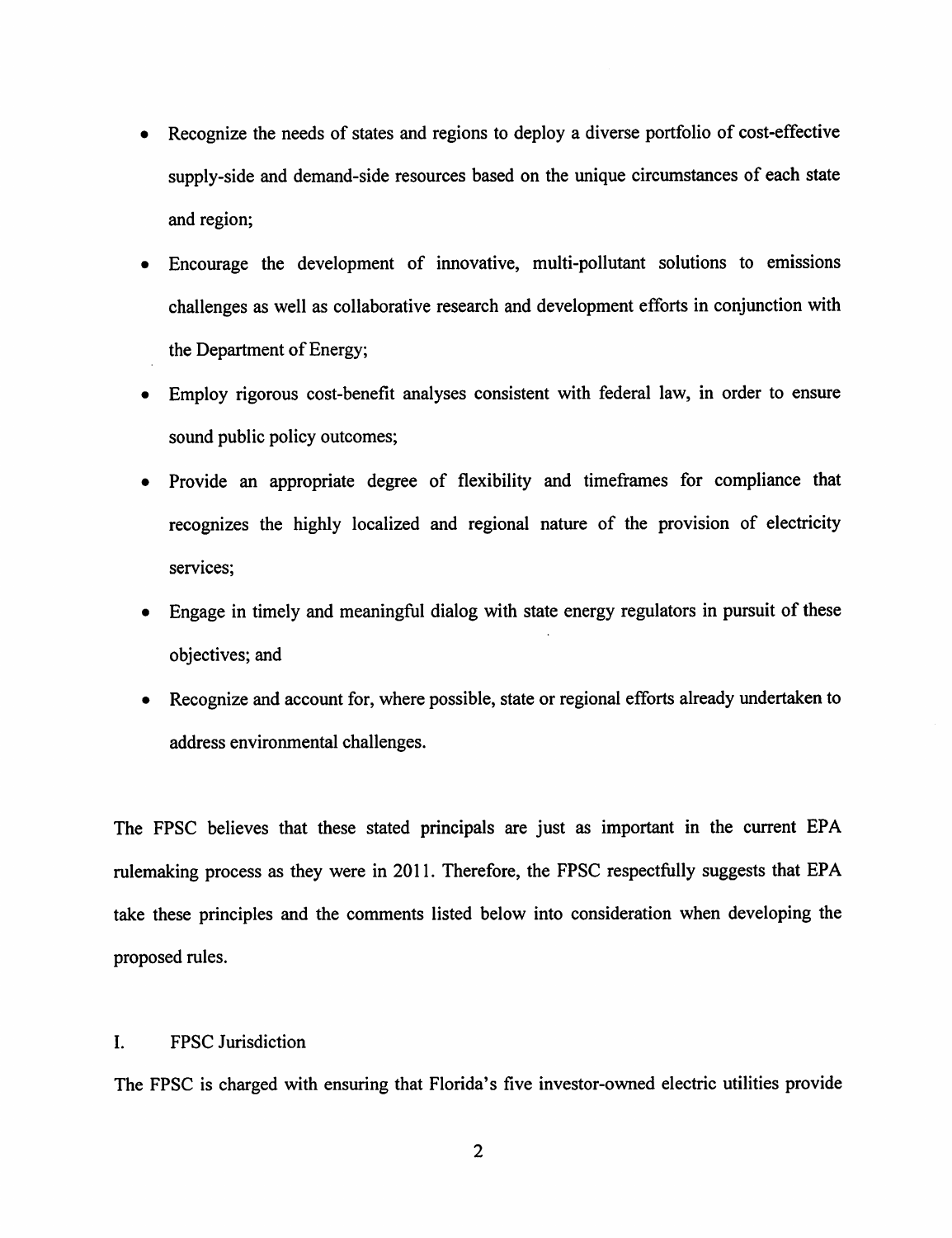safe, reliable energy for Florida's consumers in a cost-effective manner. The FPSC additionally regulates 35 municipal electric utilities and 18 rural electric cooperative utilities regarding safety, rate structure, and oversight of generation and transmission planning.

In Florida, the FPSC has exclusive jurisdiction to require electric power conservation and reliability measures within the coordinated electric power grid for operational and emergency purposes.' The FPSC's exclusive jurisdiction includes the planning, development, and maintenance of the coordinated electric power grid to assure an adequate and reliable source of energy and to avoid uneconomic duplication of generation, transmission, and distribution facilities.<sup>2</sup> The FPSC is charged with determining the need for all new steam electric generating facilities and solar generation over 75 megawatts.<sup>3</sup> The FPSC has the responsibility of allowing recovery of prudently incurred environmental compliance costs by investor-owned electric utilities, such as costs incurred in compliance with the Clean Air Act.''

In 1980, the FPSC developed a generating performance incentive factor program (GPIF) for investor-owned utilities that encourages utilities to maximize heat rate efficiency of electric baseload generating units.<sup>5</sup> Unit specific heat rate and availability targets are set annually through a formal hearing procedure, and the FPSC has the authority to reward utilities that reach their targets and penalize those utilities that do not.

<sup>&#</sup>x27; Section 366.04(2)(c), Florida Statutes

<sup>&</sup>lt;sup>2</sup> Section 366.04(5), Florida Statutes

 $3$  Section 403.519, Florida Statutes

 $4$  Section 366.8255(2), Florida Statutes

 $^5$  Order No. 9558, in Docket No. 800400-CI, issued September 19, 1980, In re: Investigation of Fuel Cost Recovery Clause Application to Investor-owned Electric Utilities.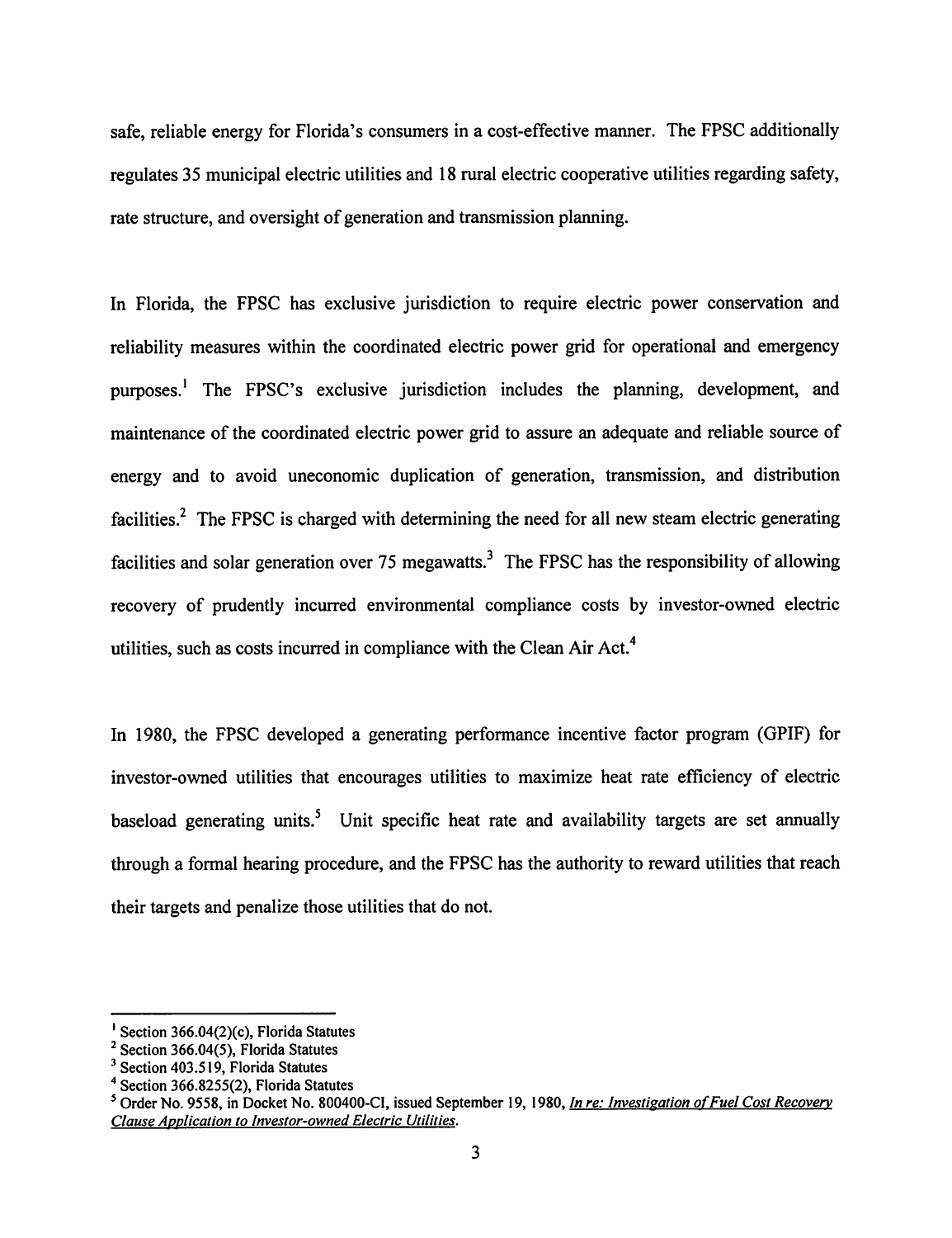11. FPSC Response to Certain EPA Solicitation For Comments

#### Reliability, Diversity, Flexibility, and Cost-effective Compliance (C-14, 20, 22, 23)

EPA requested comments on other factors not explicitly included in the proposed rule and potential compliance implementation measures. The FPSC respectfully asserts that the Proposed Rule need not identify all factors, technologies, or compliance measures that may be discovered through the rigor of a site-specific review at affected existing generating units (EGUs). Additional general criteria and guidance would not be superior to allowing states to act on the information acquired through site-specific reviews of affected EGUs. As such, each state should be afforded flexibility and discretion in their efforts to address cost-efficient solutions that respond to that state's respective strategic interests while satisfying federal environmental performance requirements.

The process of establishing a standard of performance for affected EGUs should be based on a determination of the best standard of emission reduction (BSER) that considers factors such as technical feasibility<sup>6,7</sup> and costs.<sup>8,9</sup> The resulting standard of performance requirements must be technically achievable and based on relevant and adequate data.<sup>10,11</sup> Furthermore, "To be achievable, a standard must be capable of being met under the most adverse conditions which can reasonably be expected to recur."<sup>12</sup> Thus, a site-specific review of each affected EGU must

 $^6$  Essex Chemical Corp v. Ruckelshaus, 486 F. 2d 427, 433-434 (D.C. Cir 1973)(stating that an achievable standard is one which is within the realm of the adequately demonstrated system's efficiency and which need not necessarily be routinely achieved within the industry prior to its adoption), *cert denied*, 416 U.S. 969 (1974). is one which is within the<br>be routinely achieved wit<br> $^{7}$  60.24a(e)(2), FR 44805<br> $^{8}$  Portland Cement Associ

<sup>®</sup> Portland Cement Association v. Ruckelshaus, 486 F. 2d 375, 385,402 (D.C. Cir. 1973), cert, denied 417 U.S. 921  $(1974)$ .

<sup>60.24</sup>a(e)(1) at FR 44805

<sup>&</sup>lt;sup>10</sup> Essex Chemical Corp v. Ruckelshaus, 393 (D.C. Cir 1973).

 $^{11}$  60.24a(e) at FR 44805

<sup>&</sup>lt;sup>12</sup> White Stallion Energy Ctr., LLC v. EPA, 748 F. 3d 1222 (S.D. Cal. 2014), citing to Nat'l Lime Association v. EPA, 627 F. 2d 416,431 n. 46,200 US App. DC 363 (D.C. Cir. 1980).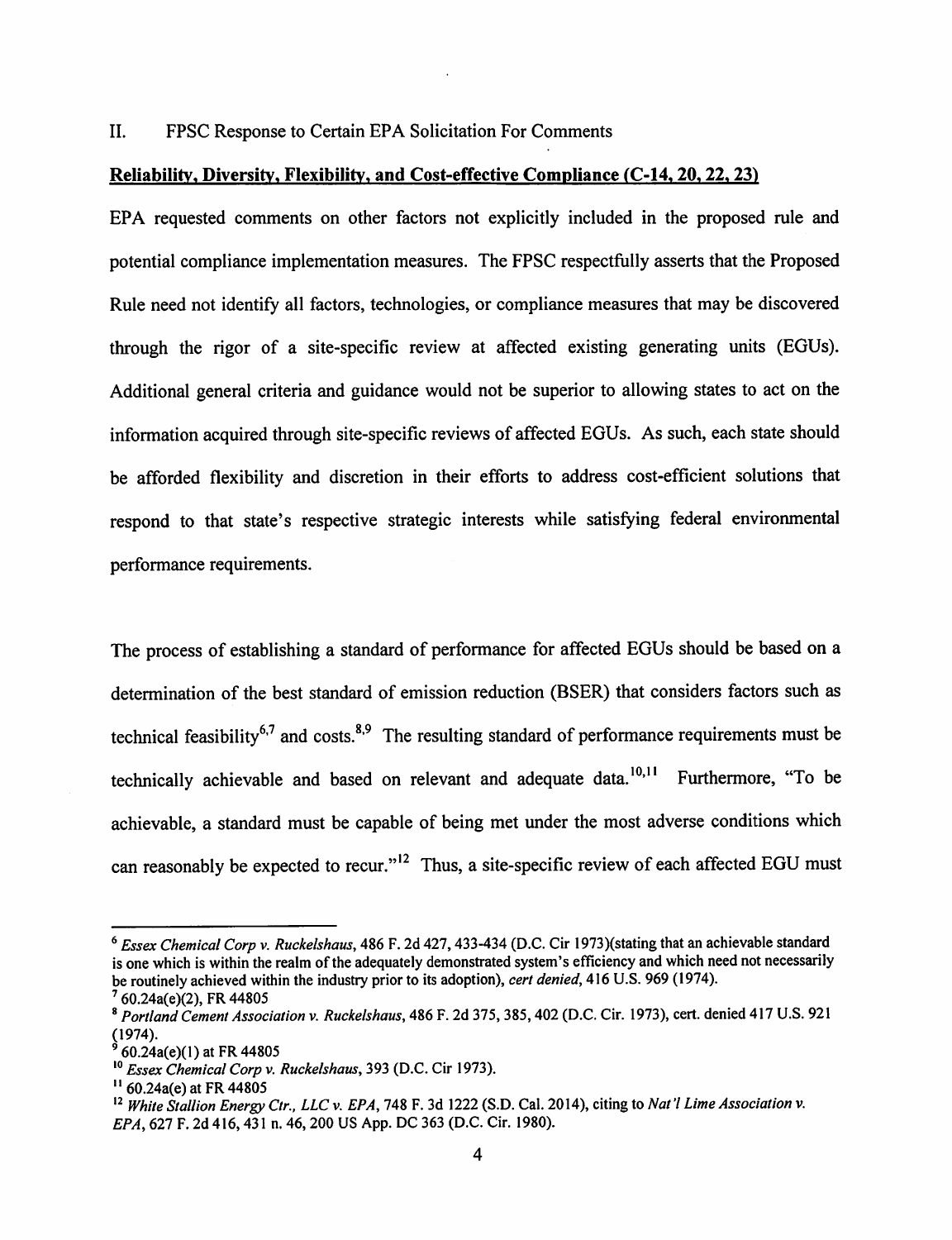be undertaken to adequately identify all relevant unique factors supporting an affected EGU's standard of performance.

The Proposed Rule should disregard factors that a state's review may show to be relevant in determining the standard of performance. For example, a site-specific BSER review should take into account not only the potential for incremental heat rate improvements but also recognize the potential for heat rate variability. Data from Florida's GPIF program shows a general heat rate improvement since inception but also that the efficiency of an EGU does vary over time. Consequently, cost-effective options addressing heat rate variability should also be considered in determining the standard of performance of a particular EGU.

Additionally, Florida currently imports all of its fossil fuel by rail, barge, truck, and pipeline. Florida's unique geography results in exposure to extreme weather events that make it vulnerable to interruption of delivery for one or more fuel types. Therefore, fuel supply security, reliability, and diversity are strategic factors that impact safe, reliable, and cost-effective electric service in Florida. Not all states share the same strategic interests. Consequently, each state must be afforded great latitude and discretion when determining which actions are cost-effective for its affected EGUs. The FPSC believes the appropriate general criteria expressed in the Proposed Rule should be that states establish an affected EGU's compliance measures, timeline, and standard of performance based on consideration of site-specific factors guided by, but not limited to, EPA's published BSER,

5